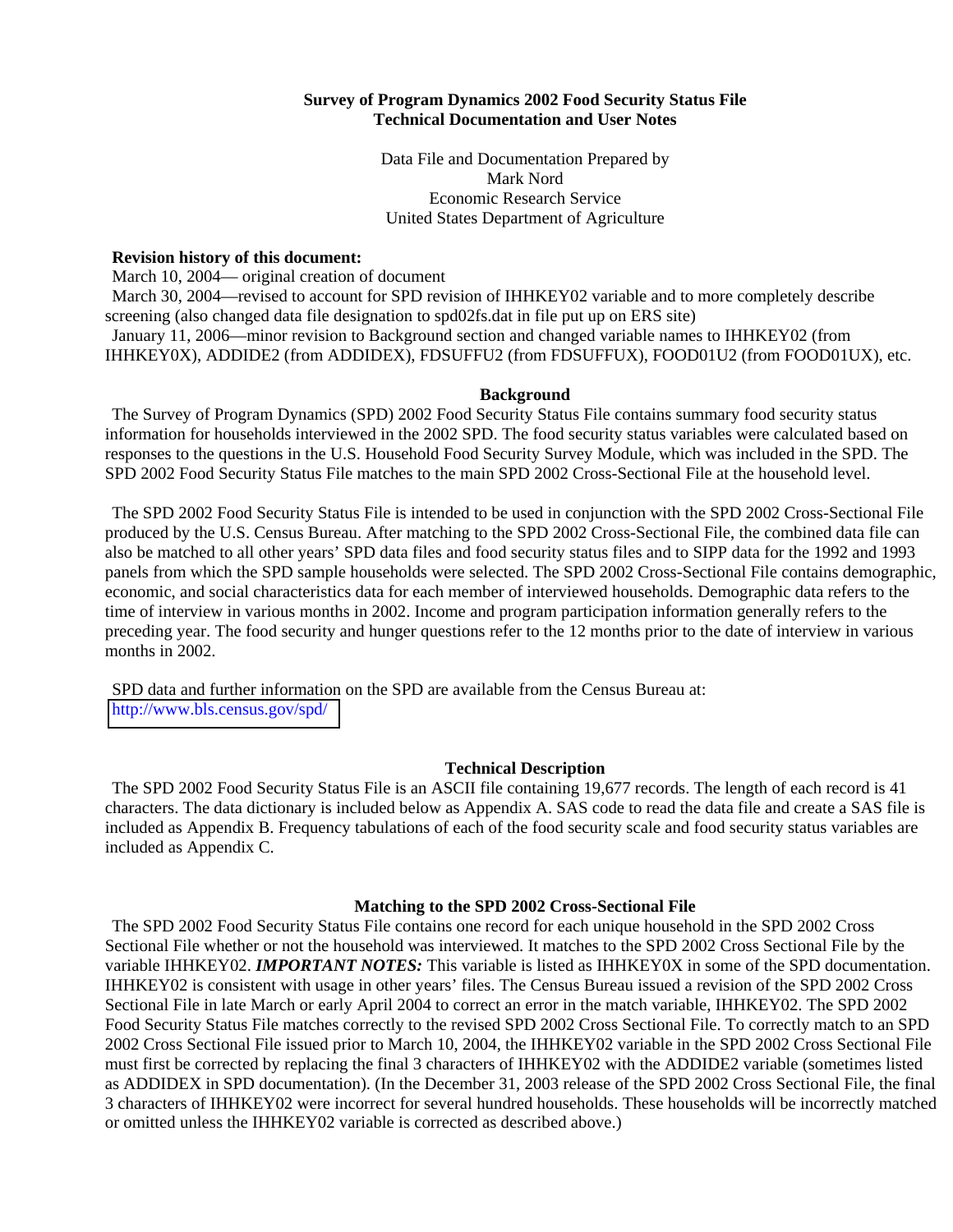#### **Not-in-Universe Records and Households with Missing Food Security Status**

Of the 19,677 unique current households in the SPD 2002 Food Security Status File, 7,209 are noninterview households (OUTCOMR2  $>= 213$ ). (Note: this variable is listed as OUTCOMRX in some SPD documentation.) Records for these households are included in the Food Security Status File with all food security status variables coded -1 (not in universe). An additional 438 households apparently broke off the interview before the preliminary food security screener variable (FDSUFFU2, listed as FDSUFFUX in some SPD documentation) or did not provide a valid response to any of the 18 food security questions. The food security status of these households is unknown, and the food security scale and food security status variables for these households are coded -9.

## **Food Security Status Variables**

Food security status variables were calculated based on the 18 items in the U.S. Household Food Security Survey Module (FOOD01U2 through FOOD18U2, listed as FOOD01UX through FOOD18UX in some SPD documentation). Calculations were carried out in accordance with the standard methods described in *Measuring Household Food Security, Revised 2000* (Bickel et al, 2000, available: *http://www.fns.usda.gov/oane/*). The children's food security variables were calculated in accordance with methods described in *Measuring Children's Food Security in U.S. Households, 1995-99* (Nord and Bickel 2002, available: *http://www.ers.usda.gov/briefing/foodsecurity*). Assessment of the food security items using statistical methods based on the Rasch measurement model indicated that model fit and relative item severities were very nearly identical to those in the 1998 Current Population Survey Food Security Supplement, so the use of the standard methods was appropriate.

Ten household food security summary variables are provided: 1 indicating screening status, and 9 indicating food security status (3 variables for each of three scales). The 3 scales are:

- *The Household Food Security Scale*, based on 18 items for households with children and 10 items for households without children.
- *The Adult Food Security Scale,* based on the 10 household and adult items in the 18 item scale. For households without children it is identical to the Household Food Security Scale. For households with children, it is calculated using the same methods as those used to calculate the Household Food Security Scale for households without children *NOTE: For the 1999 SPD, only this scale is available.* Due to instrumentation problems, the child-referenced items were not asked of most households and will not be available on the data file. Variables based on the Adult Food Security Scale are provided in the 2002 file (and other SPD food security files) to facilitate comparisons and analyses that include the 1999 survey.
- *The Children's Food Security Scale,* based on the 8 items that ask specifically about conditions among children in the household.

The variables are described conceptually here, and additional detail is provided in the data dictionary in Appendix A.

*HFS: Food Security Screening Status (FSSCRNR2)* identifies the screening status of households relative to the food security module. To reduce respondent burden and avoid awkward interview situations, households with high income who gave no indication of food stress on the preliminary screening question (FDSUFFU2) were skipped over the rest of the food security module and deemed to be food secure. Two additional screens, following questions FOOD04U2 and FOOD10U2 skip respondents over the remaining food security questions if they gave no indication of food problems in response to the questions since the preceding screen. The FSSCRNR2 variable is needed only for analysis of responses to individual questions in the module. It can be ignored if only the food security status variables are used.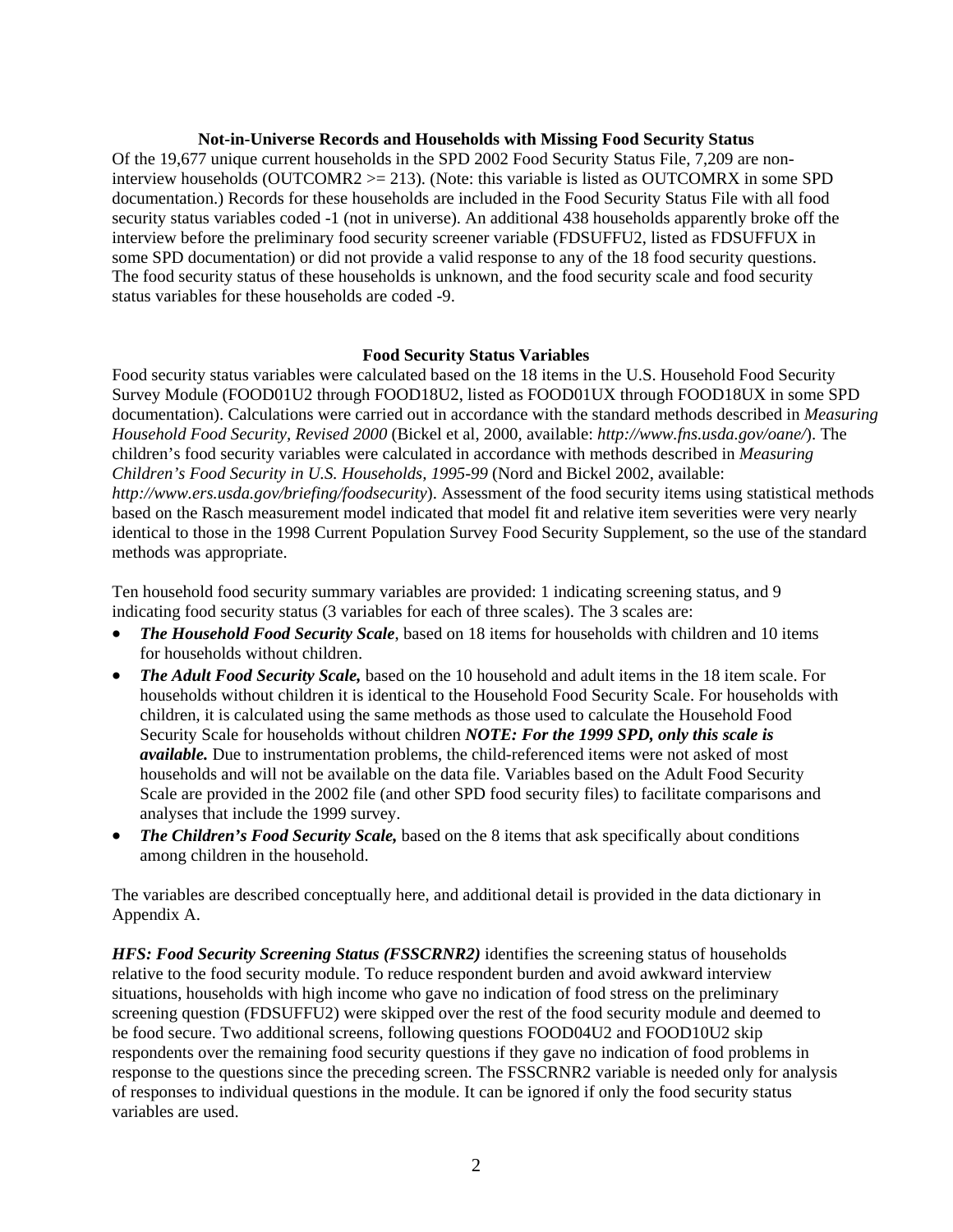*HFS: Household Food Security Raw Score (FSRAWR2)* is a count of the number of food security items in the Household Food Security Scale affirmed by the household respondent. This score along with presence or absence of children in the household determines the household food security scale score and food security status.

*HFS: Household Food Security Scale Score (FSSCALR2)* is a measure of the severity of food insecurity or hunger experienced in the household in the previous 12 months, based on the Household Food Security Scale. This is a continuous, interval-level measure based on the Rasch measurement model and is appropriate for associative analyses such as correlation, regression, or analysis of variance. It is on the standard computational metric described in *Measuring Household Food Security, Revised 2000.* Valid values range from 1.43 to 13.03, with higher values indicating more severe food deprivation. Technically, the scale score is undefined for households that affirmed no items. These households are food secure, but the appropriate size of the interval from the score of households that affirmed one item is not known and varies from household to household. The variable is coded -6 for households that affirmed no items (or were screened out and deemed to be food secure) to remind users that these cases require special consideration in analyses.

*HFS: Household Food Security Status Category (FSSTATR2)* is a categorical measure of food security status based on the Household Food Security Scale that identifies households as food secure, food insecure without hunger, or food insecure with hunger. This variable is appropriate for comparing prevalence rates of food insecurity and hunger across subpopulations.

*HFS: Adult Food Security Raw Score (FSRAADR2)* is a count of the number of food security items in the Adult Food Security Scale affirmed by the household respondent. This score determines the adult food security scale score and food security status.

*HFS: Adult Food Security Scale Score (FSSCADR2)* is a measure of the severity of food insecurity or hunger experienced by adults in the household in the previous 12 months, based on the Adult Food Security Scale. This is a continuous, interval-level measure based on the Rasch measurement model and is appropriate for associative analyses such as correlation, regression, or analysis of variance. It is on the standard computational metric described in *Measuring Household Food Security, Revised 2000.* Valid values range from 1.72 to 11.05, with higher values indicating more severe food deprivation. Technically, the scale score is undefined for households that affirmed no items in the scale. These households are food secure, but the appropriate size of the interval from the score of households that affirmed one item is not known and varies from household to household. The variable is coded -6 for households that affirmed no items (or were screened out and deemed to be food secure) to remind users that these cases require special consideration in analyses.

*HFS: Adult Food Security Status Category (FSSTADR2)* is a categorical measure of food security status based on the Adult Food Security Scale that identifies households as food secure, food insecure without hunger, or food insecure with hunger. This variable is appropriate for comparing prevalence rates of food insecurity and hunger across subpopulations.

*HFS: Children's Food Security Raw Score (FSRACHR2)* is a count of the number of food security items in the Children's Food Security Scale affirmed by the household respondent. This score determines the children's food security scale score and food security status.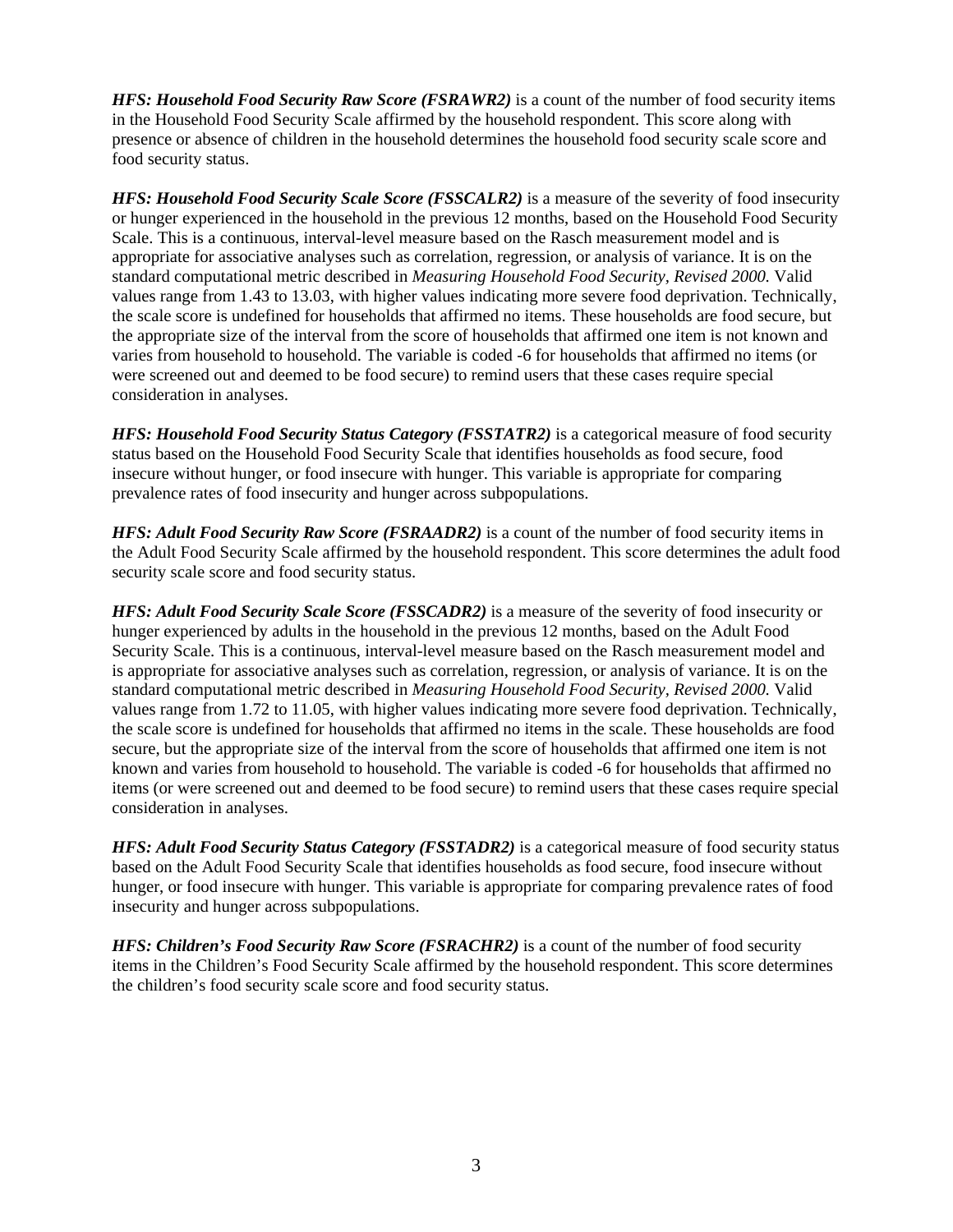*HFS: Children's Food Security Scale Score (FSSCCHR2)* is a measure of the severity of food insecurity or hunger experienced by children in the household in the previous 12 months, based on the Children's Food Security Scale. This is a continuous, interval-level measure based on the Rasch measurement model and is appropriate for associative analyses such as correlation, regression, or analysis of variance. It is on the standard computational metric described in *Measuring Household Food Security, Revised 2000.* Valid values range from 4.11 to 12.25, with higher values indicating more severe food deprivation. Technically, the scale score is undefined for households that affirmed no child-referenced items. Children in these households are more food secure than those that affirmed 1 child-referenced item, but the appropriate size of the interval from the score of households that affirmed one item is not known and varies from household to household. The variable is coded -6 for households that affirmed no items (or were screened out and deemed to be food secure) to remind users that these cases require special consideration in analyses.

*HFS: Children's Food Security Status Category (FSSTCHR2)* is a categorical measure that identifies households with hunger among children based on the Children's Food Security Scale. This variable is appropriate for comparing prevalence rates of hunger among children across subpopulations.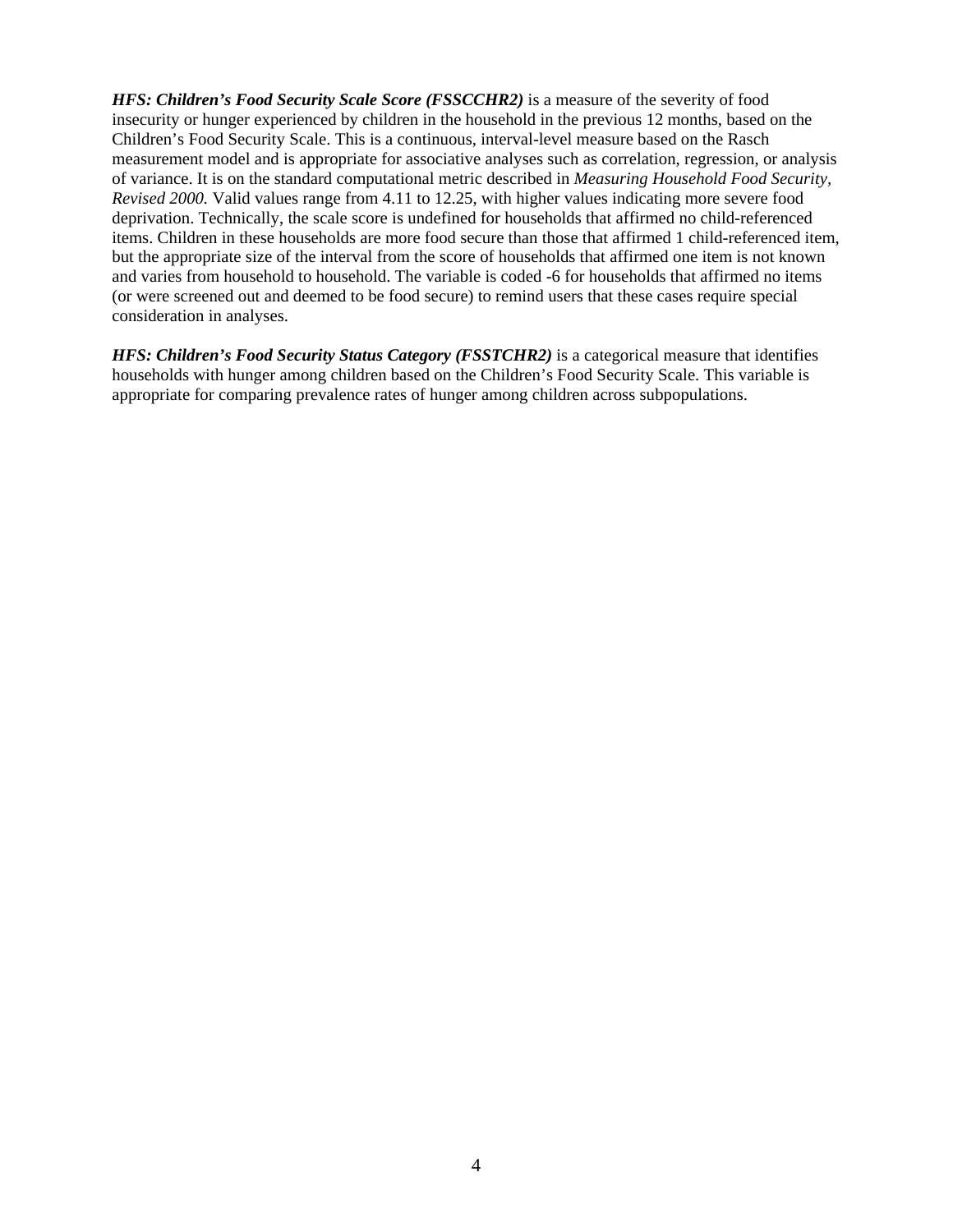# **Appendix A. Data Dictionary**

\*\*\*\*\*\*\*\*\*\*\*\*\*\*\*\*\*\*\*\*\*\*\*\*\*\*\*\*\*\*\*\*\*\*\*\*\*\*\*\*\*\*\* \* HOUSEHOLD MATCH VARIABLES \* \*\*\*\*\*\*\*\*\*\*\*\*\*\*\*\*\*\*\*\*\*\*\*\*\*\*\*\*\*\*\*\*\*\*\*\*\*\*\*\*\*\*\* DATA SIZE BEGIN D IHHKEY02 15 1 T SC: Unique household identifier 01 Unique household identifier for use as a match key for households. Characters 1-3 SIPP Panel B12 (1992), B13 (1993) Characters 4-12 PP\_ID Characters 13-15 Current Address ID U All Households \*\*\*\*\*\*\*\*\*\*\*\*\*\*\*\*\*\*\*\*\*\*\*\*\*\*\*\*\*\*\*\*\*\*\*\*\*\*\*\*\*\*\*\* \* HOUSEHOLD FOOD SECURITY SCALE VARIABLES \* \*\*\*\*\*\*\*\*\*\*\*\*\*\*\*\*\*\*\*\*\*\*\*\*\*\*\*\*\*\*\*\*\*\*\*\*\*\*\*\*\*\*\*\* D FSSCRNR2 2 16 T HFS: Food Security Screening Status Screening status, food security module U Interviewed households V 1 .Did not pass preliminary screen - assumed food secure V 2 .Skip out after Block 1 V 3 .Skip out after Block 2 V 4 .Entered Block 3 V -1 .Not In Universe (not interviewed) V -9 .Missing--no valid food security items D FSRAWR2 2 18 T HFS: Household Food Security Raw Score Household food security raw score (number of affirmative responses) U Interviewed households<br>V 0 No affirmative V 0 .No affirmative responses, or screened out V 1:18 .Number of affirmative responses V -1 .Not In Universe (not interviewed) V -9 .Missing--no valid food security items D FSSCALR2 4 20 T HFS: Household Food Security Scale Score Household food security scale score (Rasch) (2 implied decimal places) U Interviewed households<br>V -6 No affirmativ V -6 .No affirmative responses, or screened out V . scale score undefined<br>V 1.43:  $V$  1.43:<br> $V$  13.0 V 13.03 .Number V -1 .Not In Universe (not interviewed) V -9 .Missing--no valid food security items D FSSTATR2 2 24 T HFS: Household Food Security Status Category Household food security status category U Interviewed households<br>V 1 Food Secure<br>V 2 Food Insecure V 1 .Food Secure V 2 .Food Insecure without Hunger V 3 .Food Insecure with Hunger V -1 .Not In Universe (not interviewed) V -9 .Missing--no valid food security items \*\*\*\*\*\*\*\*\*\*\*\*\*\*\*\*\*\*\*\*\*\*\*\*\*\*\*\*\*\*\*\*\*\*\*\*\*\*\*\*\*\*\*\* \* ADULT FOOD SECURITY SCALE VARIABLES \* \*\*\*\*\*\*\*\*\*\*\*\*\*\*\*\*\*\*\*\*\*\*\*\*\*\*\*\*\*\*\*\*\*\*\*\*\*\*\*\*\*\*\*\* D FSRAADR2 2 26 T HFS: Adult Food Security Raw Score Adult food security raw score (number of affirmative responses) U Interviewed households<br>V 0 .No affirmati V 0 . No affirmative responses, or screened out V 1:10 . Number of affirmative responses V 1:10 .Number of affirmative responses V -1 .Not In Universe (not interviewed) V -9 .Missing--no valid food security items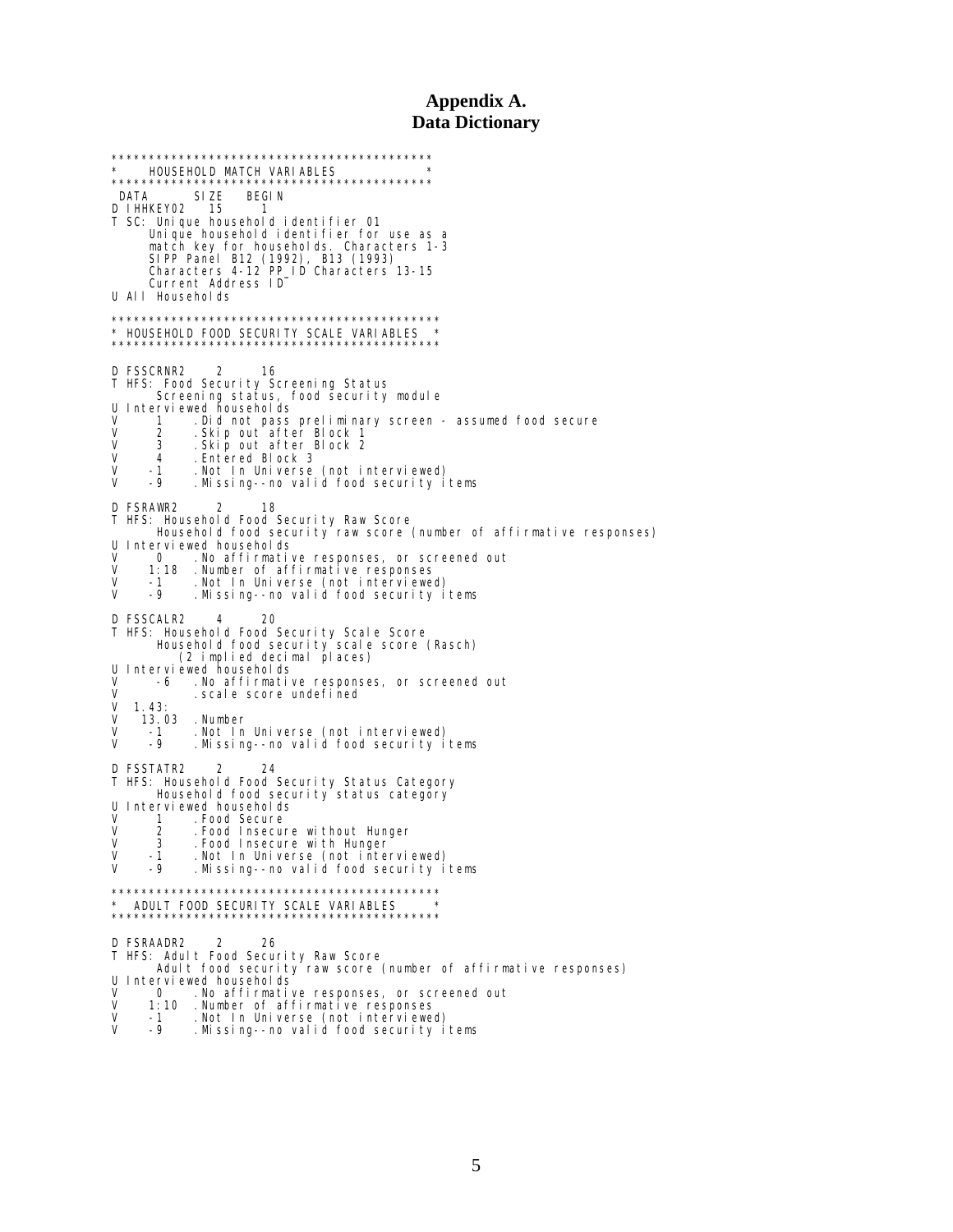D FSSCADR2 4 28 T HFS: Adult Food Security Scale Score Adult food security scale score (Rasch) (2 implied decimal places) U Interviewed households<br>V -6 .No affirmativ V -6 .No affirmative responses, or screened out V .scale score undefined  $V = 1.72:$ <br> $V = 11.0$ V 11.05 .Number V -1 .Not In Universe (not interviewed) V -9 .Missing--no valid food security items D FSSTADR2 2 32 T HFS: Adult Food Security Status Category Adult food security status category U Interviewed households<br>V 1 Food Secure V 1 .Food Secure<br>V 2 .Food Insecur V 2 .Food Insecure without Hunger V 3 .Food Insecure with Hunger V -1 .Not In Universe (not interviewed) Missing--no valid food security items \*\*\*\*\*\*\*\*\*\*\*\*\*\*\*\*\*\*\*\*\*\*\*\*\*\*\*\*\*\*\*\*\*\*\*\*\*\*\*\*\*\*\*\* \* CHILDREN'S FOOD SECURITY SCALE VARIABLES \* \*\*\*\*\*\*\*\*\*\*\*\*\*\*\*\*\*\*\*\*\*\*\*\*\*\*\*\*\*\*\*\*\*\*\*\*\*\*\*\*\*\*\*\* D FSRACHR2 2 34 T HFS: Children's Food Security Raw Score Children's food security raw score (number of affirmative responses) U Interviewed households<br>V 0 .No affirmative V 0 . No affirmative responses, or screened out<br>V 1:8 . Number of affirmative responses V 1:8 .Number of affirmative responses V -1 .Not In Universe (not interviewed or no child present) V -9 .Missing--no valid child food security items D FSSCCHR2 4 36 T HFS: Children's Food Security Scale Score Children's food security scale score (Rasch) (2 implied decimal places) U Interviewed households V -6 . No affirmative responses, or screened out<br>V 4.11: . scal e score undefined  $V = 4.11:$ <br> $V = 12.2$ V 12.25 .Number<br>V -1 .Notln<br>V -9 .Missin V -1 .Not In Universe (not interviewed or no child present) V -9 .Missing--no valid child food security items D FSSTCHR2 2 40 T HFS: Children's Hunger Status Category Children's hunger status category U Interviewed households<br>V 1 Hunger Unlike

- V 1 .Hunger Unlikely among Children<br>V 2 .Food Insecure with Hunger among
- 
- V 2 . Food Insecure with Hunger among Children<br>V -1 . Not In Universe (not interviewed or no cl<br>V -9 . Missing--no valid food security items V -1 .Not In Universe (not interviewed or no child present) V -9 .Missing--no valid food security items
-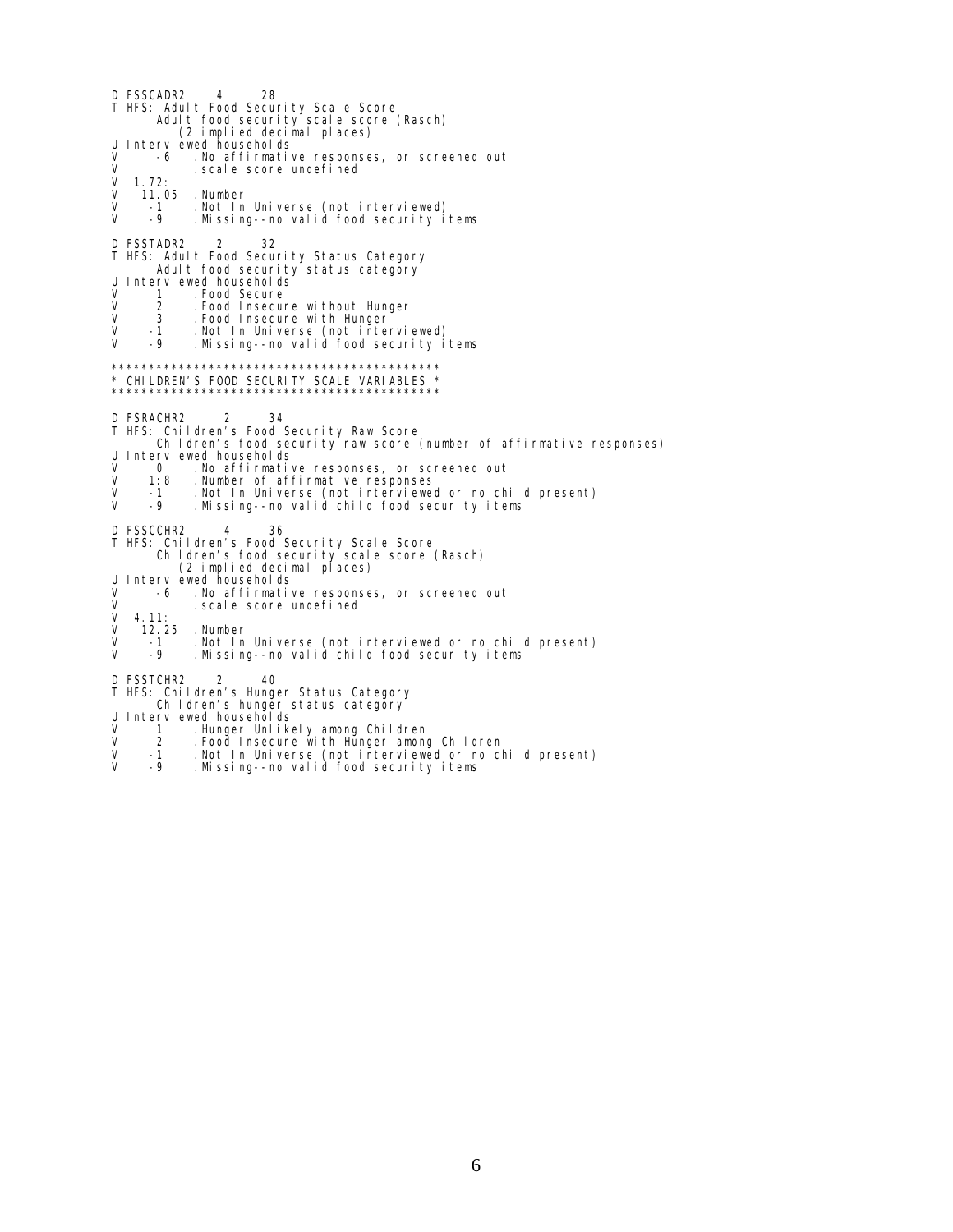## **Appendix B SAS Program to Read SPD 2002 Food Security Data File**

\*SAS program to read public-use SPD 2002 food security data file;

data temp; infile 'd:\foodsecu\spd\spd2002\spd02fs.dat' lrecl=41; \*modify path and filename in accordance with file location in your system;

| i nput                                                                                                                                                                                                                                                                    |              |  |  |  |  |  |
|---------------------------------------------------------------------------------------------------------------------------------------------------------------------------------------------------------------------------------------------------------------------------|--------------|--|--|--|--|--|
| @1 ihhkey02 \$ 15.<br>/* first variable is to match by 2002 household                                                                                                                                                                                                     | $^{\star}$ / |  |  |  |  |  |
| $\prime^*$ food security module screening status<br>@16 fsscrnr2 2.                                                                                                                                                                                                       | $*$ /        |  |  |  |  |  |
| /* household food security raw score<br>@18 fsrawr2 2.                                                                                                                                                                                                                    | $^{\star}$ / |  |  |  |  |  |
| /* household food security scale score (interval-level measure)<br>@20 fsscal r2<br>4.                                                                                                                                                                                    | $^*/$        |  |  |  |  |  |
| $\prime^*$ household food security status category (categorical measure)<br>@24 fsstatr2 2.                                                                                                                                                                               | $^*/$        |  |  |  |  |  |
| $@26$ fsraadr2 2.<br>/* adult food security raw score                                                                                                                                                                                                                     | $^*/$        |  |  |  |  |  |
| /* adult food security scale score (interval-level measure)<br>@28 fsscadr2 4.                                                                                                                                                                                            | $^*/$        |  |  |  |  |  |
| /* adult food security status category (categorical measure)<br>@32 fsstadr2 2.                                                                                                                                                                                           | $^*/$        |  |  |  |  |  |
| @34 fsrachr2 2. /* children's food security raw score                                                                                                                                                                                                                     | $^{\star}$ / |  |  |  |  |  |
| @36 fsscchr2 4. /* children's food security scale score (interval-level measure)                                                                                                                                                                                          | $^{\star}$ / |  |  |  |  |  |
| $\prime$ * children's food security status category (categorical measure) */<br>@40 fsstchr2<br>2.                                                                                                                                                                        |              |  |  |  |  |  |
| if fsscalr2 gt 0 then fsscalr2=fsscalr2/100; *to restore the 2 decimal<br>pl aces;<br>if fsscadr2 qt 0 then fsscadr2=fsscadr2/100; *to restore the 2 decimal<br>pl aces;<br>if fsscchr2 gt 0 then fsscchr2=fsscchr2/100; $*$ to restore the 2 decimal<br>pl aces:<br>run; |              |  |  |  |  |  |
| proc freq data=temp; tables fsscrnr2--fsstchr2;<br>title1 'Run 15/2: HH, unweighted';                                                                                                                                                                                     |              |  |  |  |  |  |

run;

\*This SAS data set will now match to the SPD 2002 Cross-Sectional File by IHHKEY02; \*If SPD 2002 Cross-Sectional File is dated earlier than March 10, 2004, IHHKEY02 must be corrected by replacing its final 3 characters with the value of ADDIDE2; \*IHHKEY02 and ADDIDE2 are listed as IHHKEY0X and ADDIDEX in some SPD documentation; \*The 10 food security variables are stored without leading zeros;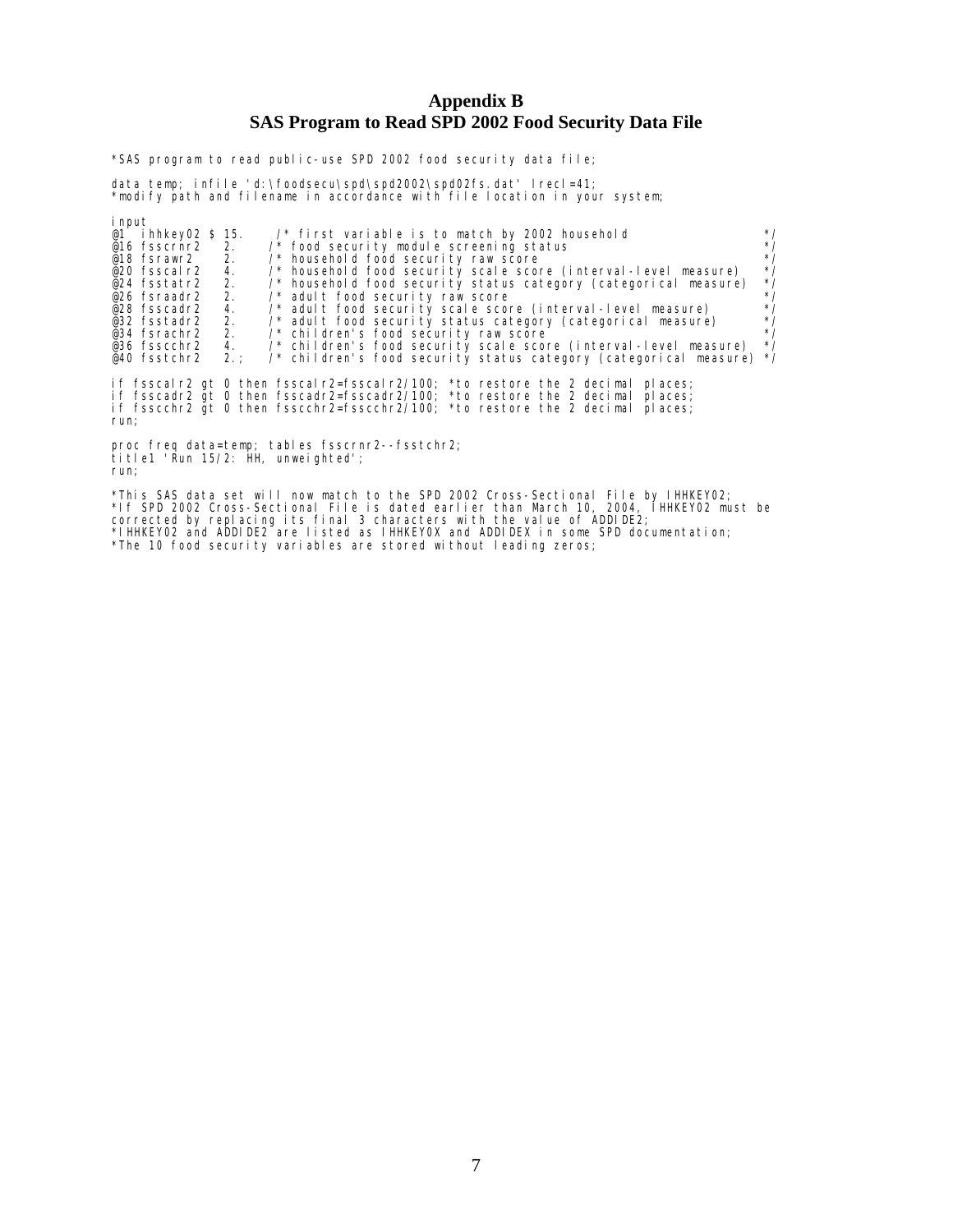# **Appendix C. Frequencies of Variables in SPD 2002 Food Security Data File**

Run 15/2: HH, unweighted

#### The FREQ Procedure

|                                                                                                                                                                                                                                             |                                                                                                                                                                                                                |                                                                                                                                                                                                                                                        |                                                                                                                                                                                                                                                                          | Cumulative Cumulative                                                                                                                                                                                                                                                                  |
|---------------------------------------------------------------------------------------------------------------------------------------------------------------------------------------------------------------------------------------------|----------------------------------------------------------------------------------------------------------------------------------------------------------------------------------------------------------------|--------------------------------------------------------------------------------------------------------------------------------------------------------------------------------------------------------------------------------------------------------|--------------------------------------------------------------------------------------------------------------------------------------------------------------------------------------------------------------------------------------------------------------------------|----------------------------------------------------------------------------------------------------------------------------------------------------------------------------------------------------------------------------------------------------------------------------------------|
| $-9$<br>-1<br>$\mathbf{1}$<br>2<br>3<br>$\overline{4}$                                                                                                                                                                                      |                                                                                                                                                                                                                |                                                                                                                                                                                                                                                        | $\begin{array}{r} - - - - - - - \\ 438 \\ 7647 \\ 14476 \\ 17815 \\ 18892 \\ 196 \end{array}$                                                                                                                                                                            | $\begin{array}{r} 2.23 \\ 38.86 \\ 73.57 \\ 90.54 \\ 96.01 \\ \textbf{100} \end{array}$<br>18892 96.01<br>19677 100.00                                                                                                                                                                 |
|                                                                                                                                                                                                                                             |                                                                                                                                                                                                                | . <u>.</u> .                                                                                                                                                                                                                                           | Cumulative Cumulative<br>Fsrawr2 Frequency Percent Frequency Percent                                                                                                                                                                                                     |                                                                                                                                                                                                                                                                                        |
| -9<br>$-1$<br>0<br>1<br>$\begin{array}{c} 2 \\ 3 \\ 4 \end{array}$<br>$\overline{5}$<br>6<br>7<br>8<br>9<br>10<br>11<br>12<br>13<br>14<br>15<br>17<br>18                                                                                    | 438 2.23<br>7209 36.64<br>10190 51.79<br>300 2.03<br>10190<br>399<br>348<br>321<br>$\frac{130}{160}$<br>138<br>93<br>77<br>- 56<br>59<br>12<br>12<br>10<br>13<br>$\frac{6}{2}$<br>$\mathbf{3}$<br>$\mathbf{3}$ | 2. 03<br>1. 77<br>1. 63<br>0. 66<br>0. 81<br>0. 70<br>0. 47<br>$0.39$<br>0.28<br>0.30<br>$0.06$<br>$0.06$<br>$0.05$<br>$0.07$<br>0.03<br>0.02<br>0.02                                                                                                  | 19333<br>19426<br>19503<br>19559<br>19618<br>19630<br>19642<br>19652<br>19665<br>19671<br>19674<br>19677                                                                                                                                                                 | 2.23<br>2. 23<br>38. 86<br>90. 65<br>92. 68<br>94.45<br>96.08<br>96.74<br>97.55<br>98.25<br>98.72<br>99.12<br>99.40<br>99.70<br>99.76<br>99.82<br>99.87<br>99.94<br>99.97<br>99.98<br>100.00                                                                                           |
|                                                                                                                                                                                                                                             |                                                                                                                                                                                                                |                                                                                                                                                                                                                                                        | Fsscal r2 Frequency Percent Frequency Percent Prequency Percent Prequency Percent Press, 2011                                                                                                                                                                            | Cumulative Cumulative                                                                                                                                                                                                                                                                  |
| $-9$<br>-6<br>$-1$<br>1.43<br>1.72<br>2.56<br>3.1<br>3.4<br>4.14<br>4.23<br>4.81<br>5.23<br>5.43<br>6.02<br>6.16<br>6.61<br>7.07<br>7. 18<br>7.74<br>8<br>8.28<br>8.79<br>8.98<br>9.31<br>9.84<br>10.15<br>10.42<br>11.05<br>12.16<br>13.03 | 438<br>10190<br>190<br>7209<br>195<br>204<br>171<br>177<br>137<br>71<br>$\frac{184}{93}$<br>59<br>82<br>43<br>67<br>29<br>56<br>31<br>23<br>50<br>12<br>12<br>48<br>10<br>13<br>25<br>6<br>36<br>3<br>3        | $2.23$<br>51.79<br>36.64<br>0.99<br>1.04<br>0.87<br>0.90<br>0.70<br>0.36<br>0.94<br>0.47<br>0.30<br>0.42<br>0.22<br>0.34<br>0.15<br>0.28<br>0. 16<br>0.12<br>0.25<br>0. 06<br>0. 06<br>0.24<br>0.05<br>0. 07<br>0.13<br>0. 03<br>0.18<br>0.02<br>0. 02 | 438<br>10628<br>17837<br>18032<br>18236<br>18407<br>18584<br>18721<br>18792<br>18976<br>19069<br>19128<br>19210<br>19253<br>19320<br>19349<br>19405<br>19436<br>19459<br>19509<br>19521<br>19533<br>19581<br>19591<br>19604<br>19629<br>19635<br>19671<br>19674<br>19677 | 2.23<br>2. 23<br>54. 01<br>90. 65<br>91.64<br>92.68<br>93.55<br>94.45<br>95.14<br>95.50<br>96.44<br>96.91<br>97.21<br>97.63<br>97.85<br>98.19<br>98.33<br>98.62<br>98.78<br>98.89<br>99.15<br>99.21<br>99. 27<br>99.51<br>99.56<br>99.63<br>99.76<br>99.79<br>99.97<br>99.98<br>100.00 |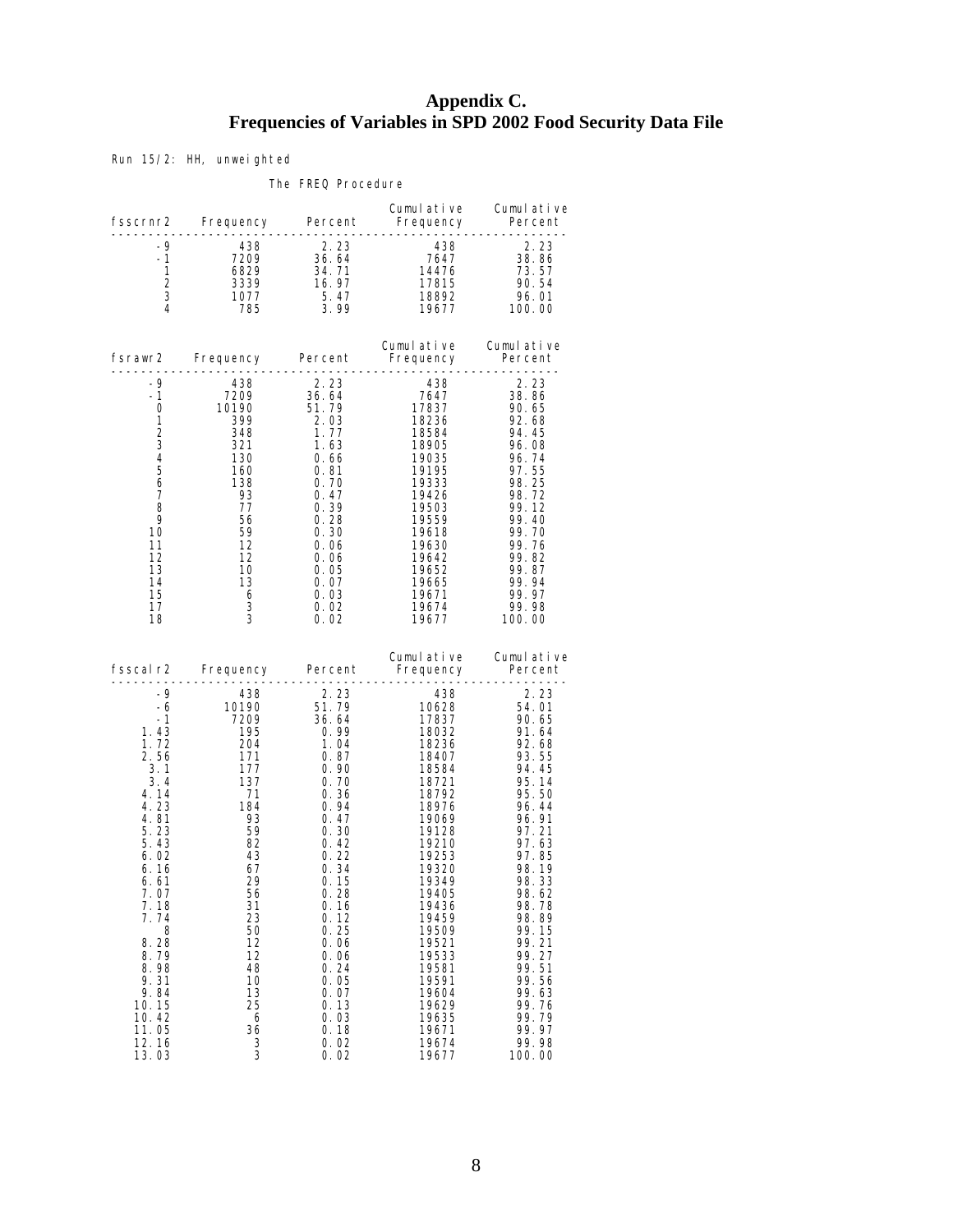| fsstatr2       | Frequency | Percent | Cumulative<br>Frequency | Cumulative<br>Percent |
|----------------|-----------|---------|-------------------------|-----------------------|
| -9             | 438       | 2.23    | 438                     | 2.23                  |
| $-1$           | 7209      | 36.64   | 7647                    | 38.86                 |
| 1              | 10937     | 55.58   | 18584                   | 94.45                 |
| 2              | 736       | 3.74    | 19320                   | 98.19                 |
| 3              | 357       | 1.81    | 19677                   | 100.00                |
| fsraadr2       | Frequency | Percent | Cumulative<br>Frequency | Cumulative<br>Percent |
| -9             | 441       | 2.24    | 441                     | 2.24                  |
| -1             | 7209      | 36.64   | 7650                    | 38.88                 |
| 0              | 10246     | 52.07   | 17896                   | 90.95                 |
| 1              | 429       | 2.18    | 18325                   | 93.13                 |
| $\overline{2}$ | 364       | 1.85    | 18689                   | 94.98                 |
| 3              | 383       | 1.95    | 19072                   | 96.93                 |
| $\overline{4}$ | 122       | 0.62    | 19194                   | 97.55                 |
| 5              | 117       | 0.59    | 19311                   | 98.14                 |
| 6              | 112       | 0.57    | 19423                   | 98.71                 |
| 7              | 85        | 0.43    | 19508                   | 99.14                 |
| 8              | 67        | 0.34    | 19575                   | 99.48                 |
| 9              | 44        | 0.22    | 19619                   | 99.71                 |
| 10             | 58        | 0.29    | 19677                   | 100.00                |
| fsscadr2       | Frequency | Percent | Cumulative<br>Frequency | Cumulative<br>Percent |
| -9             | 441       | 2.24    | -441                    | 2.24                  |
| -6             | 10246     | 52.07   | 10687                   | 54.31                 |
| $-1$           | 7209      | 36.64   | 17896                   | 90.95                 |
| 1.72           | 429       | 2.18    | 18325                   | 93.13                 |
| 3.1            | 364       | 1.85    | 18689                   | 94.98                 |
| 4.23           | 383       | 1.95    | 19072                   | 96.93                 |
| 5.23           | 122       | 0.62    | 19194                   | 97.55                 |
| 6.16           | 117       | 0.59    | 19311                   | 98.14                 |
| 7.07           | 112       | 0.57    | 19423                   | 98.71                 |
| 8              | 85        | 0.43    | 19508                   | 99.14                 |
| 8.98           | 67        | 0.34    | 19575                   | 99.48                 |
| 10.15          | 44        | 0.22    | 19619                   | 99.71                 |
| 11.05          | 58        | 0.29    | 19677                   | 100.00                |
| fsstadr2       | Frequency | Percent | Cumulative<br>Frequency | Cumulative<br>Percent |
| -9             | 441       | 2.24    | -441                    | 2.24                  |
| $-1$           | 7209      | 36.64   | 7650                    | 38.88                 |
| 1              | 11039     | 56.10   | 18689                   | 94.98                 |
| 2              | 622       | 3.16    | 19311                   | 98.14                 |
| 3              | 366       | 1.86    | 19677                   | 100.00                |
| fsrachr2       | Frequency | Percent | Cumulative<br>Frequency | Cumulative<br>Percent |
| -9             | 236       | 1.20    | 236                     | 1.20                  |
| -1             | 14077     | 71.54   | 14313                   | 72.74                 |
| 0              | 4774      | 24.26   | 19087                   | 97.00                 |
| 1              | 271       | 1.38    | 19358                   | 98.38                 |
| $\overline{c}$ | 153       | 0.78    | 19511                   | 99.16                 |
| 3              | 122       | 0.62    | 19633                   | 99.78                 |
| 4              | 16        | 0.08    | 19649                   | 99.86                 |
| 5              | 8         | 0.04    | 19657                   | 99.90                 |
| 6              | 7         | 0.04    | 19664                   | 99.93                 |
| 7              | 8         | 0.04    | 19672                   | 99.97                 |
| 8              | 5         | 0.03    | 19677                   | 100.00                |
| fsscchr2       | Frequency | Percent | Cumulative<br>Frequency | Cumulative<br>Percent |
| -9             | 236       | 1.20    | 236                     | 1.20                  |
| -6             | 4774      | 24.26   | 5010                    | 25.46                 |
| -1             | 14077     | 71.54   | 19087                   | 97.00                 |
| 4.11           | 271       | 1.38    | 19358                   | 98.38                 |
| 5.85           | 153       | 0.78    | 19511                   | 99.16                 |
| 7.54           | 122       | 0.62    | 19633                   | 99.78                 |
| 8.79           | 16        | 0.08    | 19649                   | 99.86                 |
| 9.62           | 8         | 0.04    | 19657                   | 99.90                 |
| 10.45          | 7         | 0.04    | 19664                   | 99.93                 |